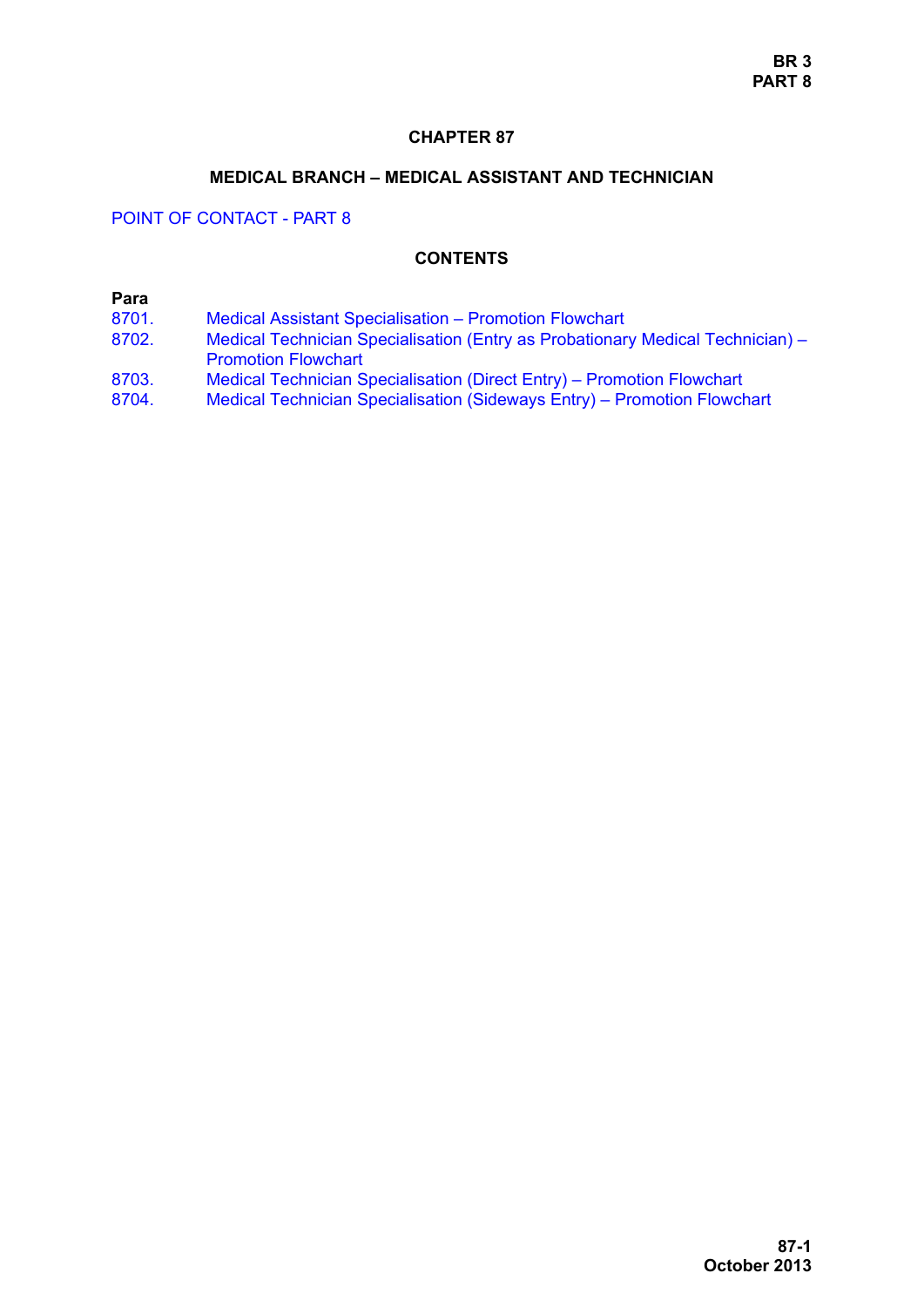# **CHAPTER 87**

## **MEDICAL BRANCH – MEDICAL ASSISTANT AND TECHNICIAN**

## <span id="page-1-0"></span>**8701. Medical Assistant Specialisation – Promotion Flowchart**

Entry: 17-37 years (see [Note 1\)](#page-3-0)

**MEDICAL ASSISTANT 2** 

## **Medical Assistant 1 – Advancement Criteria**

- a. Complete Phase I training (age 17 years 2 months minimum).
- b. Passed Phase II Theory training (age 17 years 6 months minimum). (4)
- c. Commence Phase II Practical training. (4)
- d. Complete MA On-Job Task Book (65%). (5)
- e. Passed Professional Qualifying Examination (PQE) for Medical Assistant. (5)
- f. Complete Diploma in Healthcare Support.
- g. Recommended for advancement.
- h. In date for Royal Naval Fitness Test (RNFT) or waiver obtained on advancement; recorded under JPA competency 'CMS|Fitness Test|Navy|'. (15)
- i. Achieved Initial OPS.
- j. At least 6 months since last career check (if any) on advancement.

## Advanced to **MEDICAL ASSISTANT 1**

# **Leading Medical Assistant – Pre-Selection Requirements**

a. Complete three months' Phase II Consolidation period. (4)

b. Complete Phase II Practical Consolidation Task Book. The completed Task Book is to be retained by the MA in the Personal Development Record together with the DMSTG On-Job Training Task Book. (4)

c. Achieved minimum NAMET 5:5 or Level 1 Functional Skills (or equivalent) in English and Mathematics at Common Reporting Date (CRD) and recorded on JPA with the appropriate competence. To be educationally qualified for promotion (EFP) in accordance with [Para 9640](#page-34-0) and the competence "Educational|RN/RM QELH/ Cpl|Navy|" recorded on JPA.

d. Minimum of 18 months' seniority as a MA1 12 months prior to Common Promotion Date (CPD) (Para 6703 b sub para (3)).

e. Serving on FC/OE1 or EC/2OE that expires after the nominated CPD (Para 6703  $b$  sub para  $(7)$ ).

f. Recommended for promotion on Appraisal Report at CRD. (13)

g. In date RNFT or waiver obtained at CRD; recorded as JPA competency 'CMS|Fitness Test|Navy|'. (14)

h. Achieved Rolling OPS at CRD and recorded as JPA competency 'CMS|Annual OPS Check AB1|Navy|'. (17)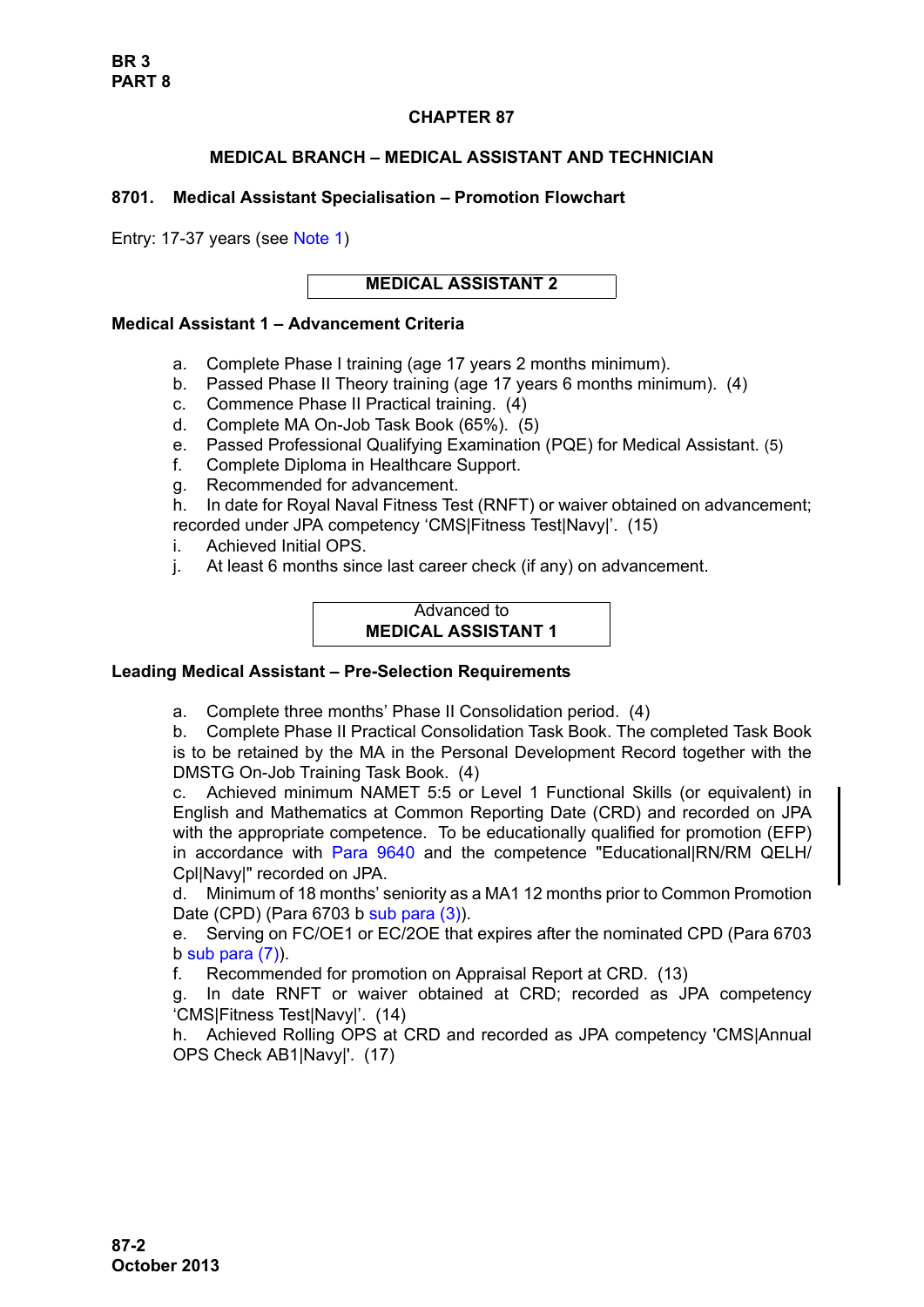#### **Leading Medical Assistant – Pre-Promotion Requirements**

i. Passed Professional Qualifying Course (PQC), Examination (PQE) and First Aid Instructors Course (FAIC) for Leading Medical Assistant and completed Advanced Casualty Care Module. (7) (16)

j. Leading Rates Leadership Course (LRLC) completed and recorded as JPA competency 'Miscellaneous|Leading Rates Leadership Course (RNLA 102)|Navy|'. (16)

k. In date RNFT or waiver obtained at nominated CPD (or when eligible for promotion (if later)); recorded as JPA competency 'CMS|Fitness Test|Navy|'. (15)

l. At least 6 months since last career check (if any) on nominated CPD or date due promotion (if later).

## Promoted to **LEADING MEDICAL ASSISTANT**

#### **Petty Officer Medical Assistant – Pre-Selection Requirements**

- a. Minimum of 2 years' seniority as a LMA 12 months prior to the CPD.
- b. Serving on FC/OE1 or EC/2OE that expires after the nominated CPD.
- c. Recommended for promotion on Appraisal Report at CRD. (13)

d. In date RNFT or waiver obtained at CRD; recorded as JPA competency 'CMS|Fitness Test|Navy|'. (14)

e. Achieved Rolling OPS at CRD and recorded as JPA competency 'CMS|Annual OPS Check LH|Navy|'. (17)

f. Achieved minimum Level 2 Functional Skills (or equivalent) in English and Mathematics at CRD and recorded on JPA with the appropriate competence. To be EFP in accordance with [Para 9640](#page-34-0) and the competence "Educational|RN/RM QEPO/ Sgt|Navy|" recorded on JPA.

## **Petty Officer Medical Assistant – Pre-Promotion Requirements**

g. Passed PQC Examination for Medical Branch Senior Rating. (8) (16)

h. Senior Rates Leadership Course (SRLC) completed and recorded as JPA competency 'Miscellaneous|Senior Rates Leadership Course (RNLA 103)|Navy|'. (16)

i. In date RNFT or waiver obtained at nominated CPD (or when eligible for promotion (if later)); recorded as JPA competency 'CMS|Fitness Test|Navy|'. (15)

j. At least 6 months since last career check (if any) on nominated CPD or date due promotion (if later).

#### Promoted to **PETTY OFFICER MEDICAL ASSISTANT**

### **Chief Petty Officer Medical Assistant – Pre-Selection Requirements**

a. Minimum of 3 years' seniority as a POMA 12 months prior to the CPD.

b. Serving on FC/OE1 or EC/2OE that expires after the nominated CPD.

c. Senior Rates Leadership Course (SRLC) completed and recorded as JPA competency 'Miscellaneous|Senior Rates Leadership Course (RNLA 103)|Navy|'.

d. Recommended for promotion on Appraisal Report at CRD. (13)

e. In date RNFT or waiver obtained at CRD; recorded as JPA competency 'CMS|Fitness Test|Navy|'. (14)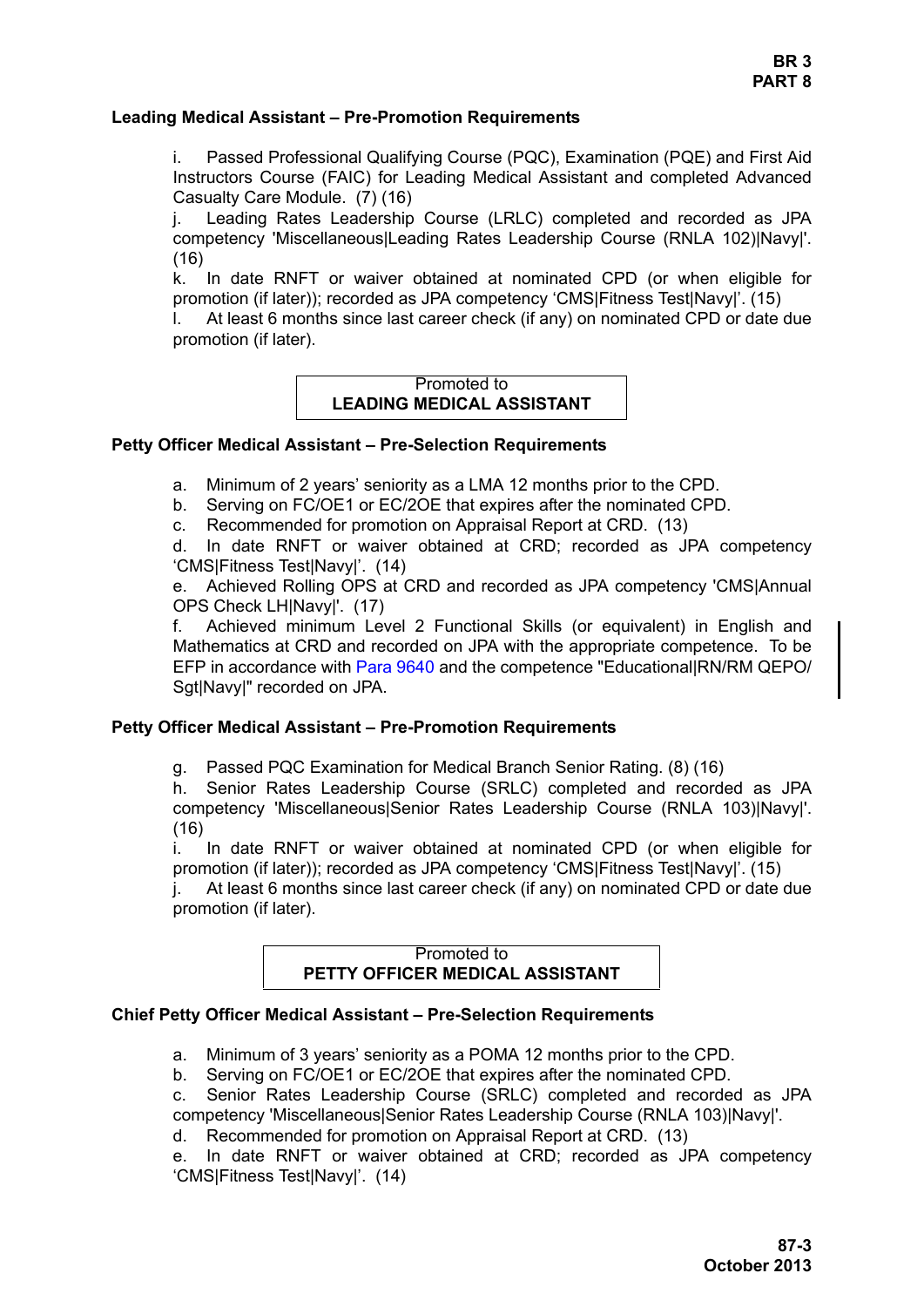# **Chief Petty Officer Medical Assistant – Pre-Promotion Requirements**

f. In date RNFT or waiver obtained at nominated CPD (or when eligible for promotion (if later)); recorded as JPA competency 'CMS|Fitness Test|Navy|'. (15) g. At least 6 months since last career check (if any) on nominated CPD or date due promotion (if later).

> Promoted to **CHIEF PETTY OFFICER MEDICAL ASSISTANT**

## **Warrant Officer 1 Medical Assistant – Pre-Selection Requirements**

a. Minimum of 3 years' seniority as a CPOMA 12 months prior to the CPD.

b. To be EFP in accordance with [Para 9642.](#page-35-0) Must have achieved minimum Level 2 Functional Skills (or equivalent) in English and Mathematics and the appropriate competence recorded on JPA.

c. Serving on FC/OE1 or EC/2OE that expires after the nominated CPD.

d. Recommended for promotion on Appraisal Report at CRD. [\(Note 13\)](#page-8-0)

e. In date RNFT or waiver obtained at CRD; recorded as JPA competency 'CMS|Fitness Test|Navy|'. ([Note 14](#page-8-1))

## **Warrant Officer 1 – Pre-Promotion Requirements**

f. In date RNFT or waiver obtained at nominated CPD (or when eligible for promotion (if later)); recorded as JPA competency 'CMS|Fitness Test|Navy|'. ([Note 15\)](#page-8-2) g. At least 6 months since last career check (if any) on nominated CPD or date due promotion (if later).

h. Satisfy terms of Assignment Order issued by Promotion Authority.

#### Promoted to **WARRANT OFFICER 1 MEDICAL ASSISTANT**

### *Notes:*

- <span id="page-3-0"></span>*1. Entry:*
	- *a. Educational Standard. Minimum RT Score of 70.*
	- *b. Age of Entry. 17-37 years.*
- *2. Rate on Entry. Medical Assistant (MA) 2.*
- *3. Phase I training.*

# *4. Phase II Theory Training (MA2):*

*a. Course. 20 weeks at Defence Medical Services Training Group (DMSTG), Aldershot.*

*b. Examination. Written and practical examinations on completion of each module. Practical First Aid assessment at week eight. A minimum of 65% in each subject is required for a PASS, except for First Aid which requires a minimum of 70%.*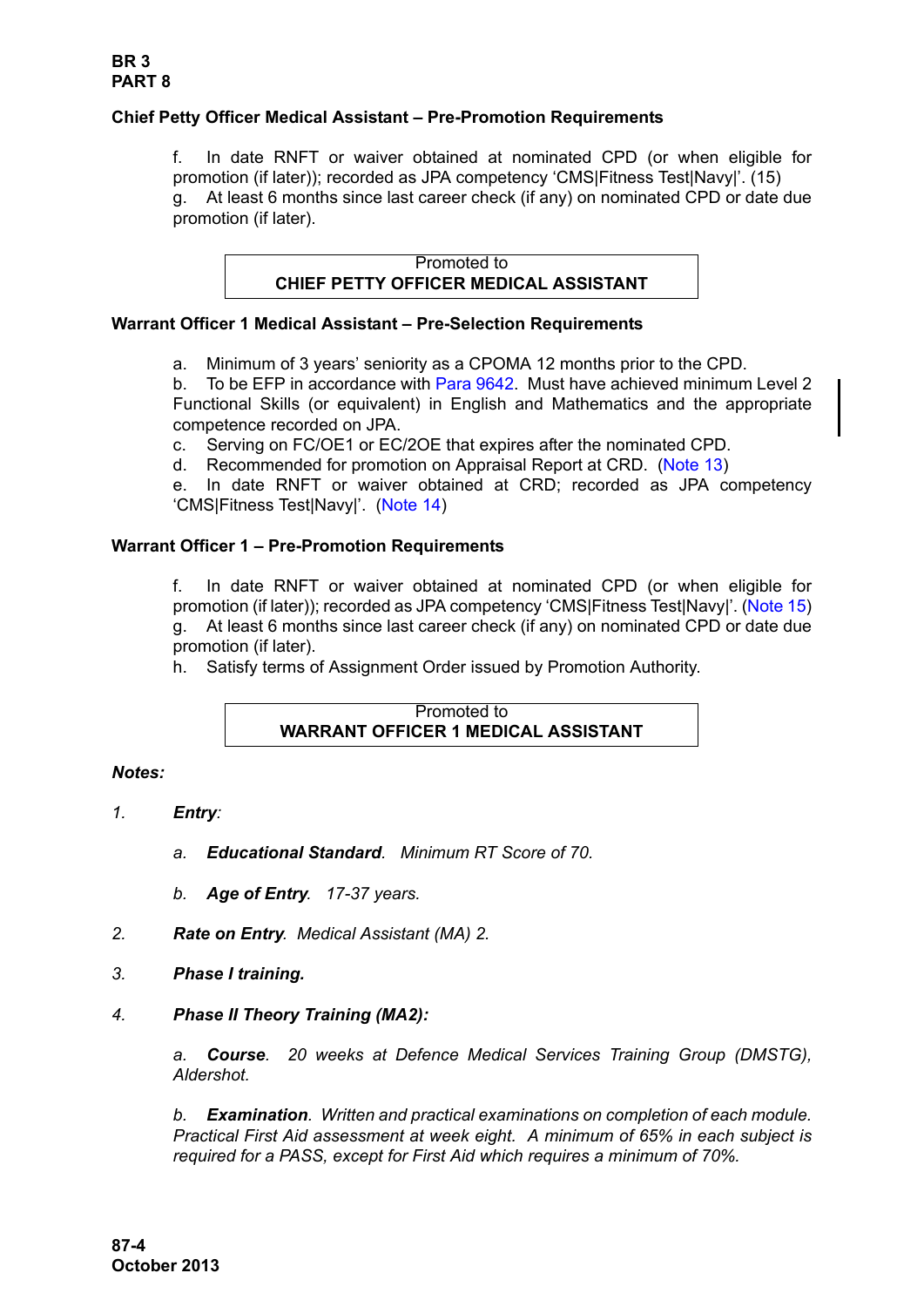*c. Failures:* 

(1) *Ratings who fail to achieve a pass at the first attempt, may be permitted to resit one subject only, be backclassed for a period not exceeding six months or referred for disposal at the discretion of the Commanding Officer DMSTG in liaison with FOST.*

(2) *Ratings who are considered unsuitable for further training as MAs should be considered for branch transfer or Discharge SHORE in accordance with Chapter 54.*

*d. MASM. A separate training pathway exists for Medical Assistant (Submarines) – see [Note 9.](#page-6-0)* 

### *5. Phase II Practical Training (MA2):*

*a. On successful completion of Phase II theory training, ratings will commence 19 weeks' Phase II Practical Training, including two academic blocks of four and two weeks respectively to be held at DMSTG (note: ratings must be 17½ before they can undertake practical ward placements in hospital).*

*b. Professional Qualifying Examination (PQE). All examinations will take place in DMSTG as follows:*

(1) *Criterion Tests: Anatomy and Physiology, Clinical, Medical Administration, Pharmacy, CBRNDC and MOFA papers in Blocks 1 and 2.*

(2) *A Pass mark of 65% is required at each examination.*

*c. Task Book. As part of the final assessment, 65% of the tasks in the Task Book will need to be completed.*

*d. Failures. Ratings who fail this part of their training at any stage will be assessed by Commanding Officer DMSTG and his Senior Naval Officer to determine whether a further period of training should be undertaken or whether the rating should be offered branch/specialisation transfer or Discharge SHORE.*

### *6. Phase II Consolidation Period:*

*a. On successful completion of Phase II theory and practical training, ratings will be rated MA1 and assigned to either a Ship or Establishment Sick Quarters for three months Phase II Consolidation Period. Phase II consolidation is constructed in a modular format with MAs completing defined periods within a number of clinical and administrative areas. The duration and content of each of these modules has been programmed to place emphasis on areas where newly qualified MAs require the greatest support. The full Phase II consolidation programme may be found within the Medical Assistant Phase II Consolidation Task Book, which is issued at DMSTG on completion of Phase II theory/practical training. The programme in brief is as follows:*

- (1) *Induction 2 days.*
- (2) *Treatment Room 3 weeks.*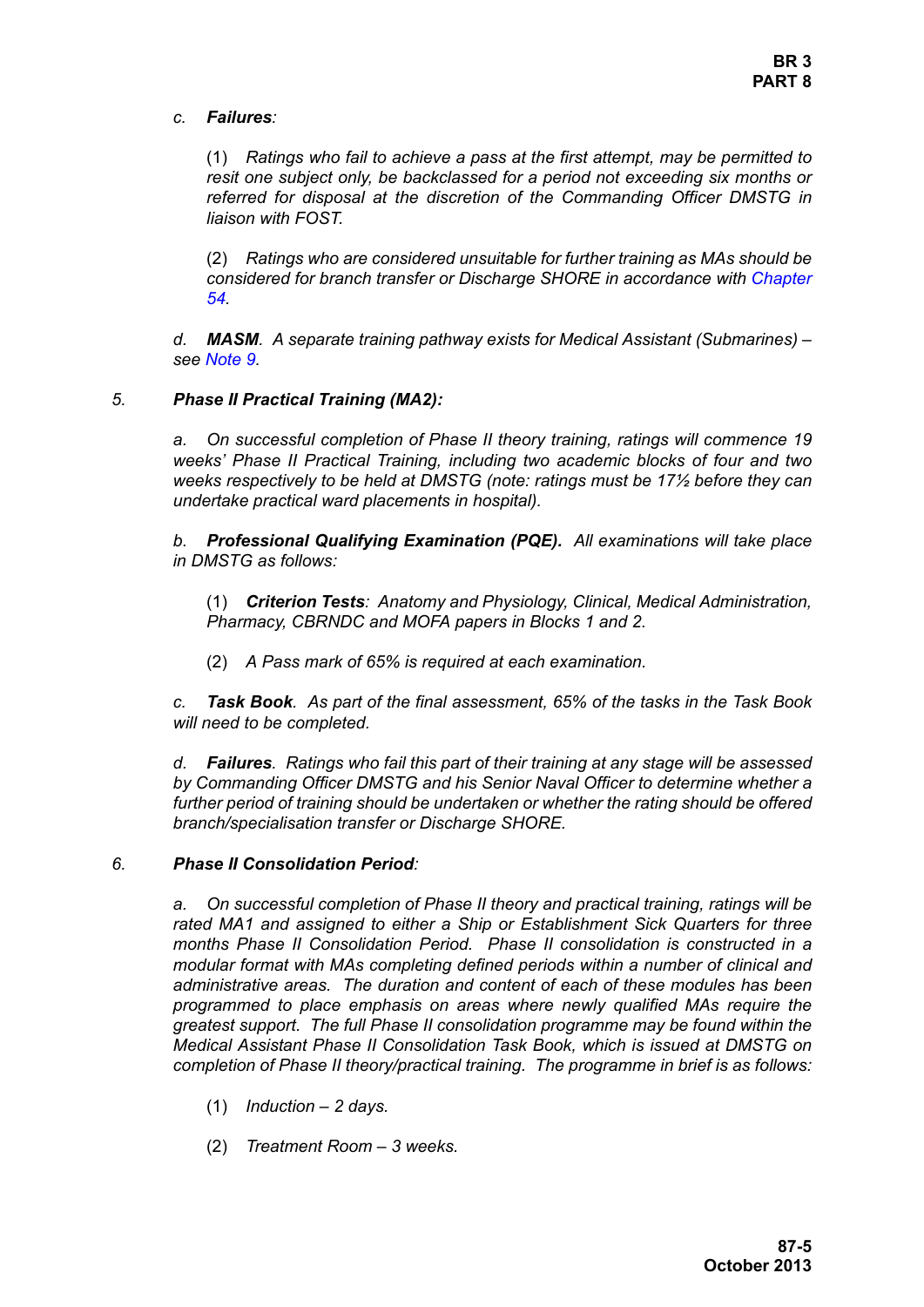(3) *Medical Administration (MHS/Release/Hospital Assignments/ P7R/PHCIS/ DIMCP) – 3 weeks.*

- (4) *Dispensary/Storekeeping 2 weeks.*
- (5) *Physiotherapy (if available Treatment Room if not) 1 week.*
- (6) *Shadow Medical Officer (attend all consultations and medicals) 1 week.*

(7) *Small Department acquaint, i.e. Occupational Health/MBOS etc, as required/available – 1 week.*

*b. At the end of Phase II consolidation training, ratings are to have completed all aspects of their Phase II Consolidation Task Book. The Task Book is to be retained within the Ratings Personal Development Record.*

### *7. Professional Qualifying Examinations for Leading Medical Assistant (LMA)*

*a. PQEs. These are taken following a PQC held in DMSTG. By passing the PQE, Medical Assistants will be professionally qualified for LMA. The general rules for examinations at Para 6911 will apply. Failures are to be dealt with under Para 6912*.

### *b. Details of PQC and Examination:*

(1) *Candidates for the course will be nominated by the Navy Command/ Commodore Naval Personnel (CNPers)/RCMNAHP from those ratings who are selected for promotion at the annual Promotion Board.* 

(2) *The PQC and examination will be held at DMSTG four times per year and the dates of the course will be published annually by DIN. The course will be of four weeks duration, which will include a one week Advanced Casualty Care Module. The examination will consist of:*

(a) *Practical Advanced Emergency Care and Assessments.*

(b) *Written papers on Advanced Emergency Care, Pharmacy and Service Administration. The examinations and assessments will be set and marked by the DMSTG Examination Centre. The basic date of passing will be the date of completing the examination. The pass mark is 60% in all papers.*

(3) *Failure in examination - ratings that fail the examination are to be dealt with in accordance with Para 6912.*

*8. Professional Qualifying Examinations for Petty Officer Medical Assistant (POMA):*

*a. A PQE is taken following a PQC held in DMSTG. By passing the PQE, LMAs will be professionally qualified for POMA. The general rules for examinations, given in Para 6911, will apply to these examinations. Failures are to be dealt with under Para 6912.*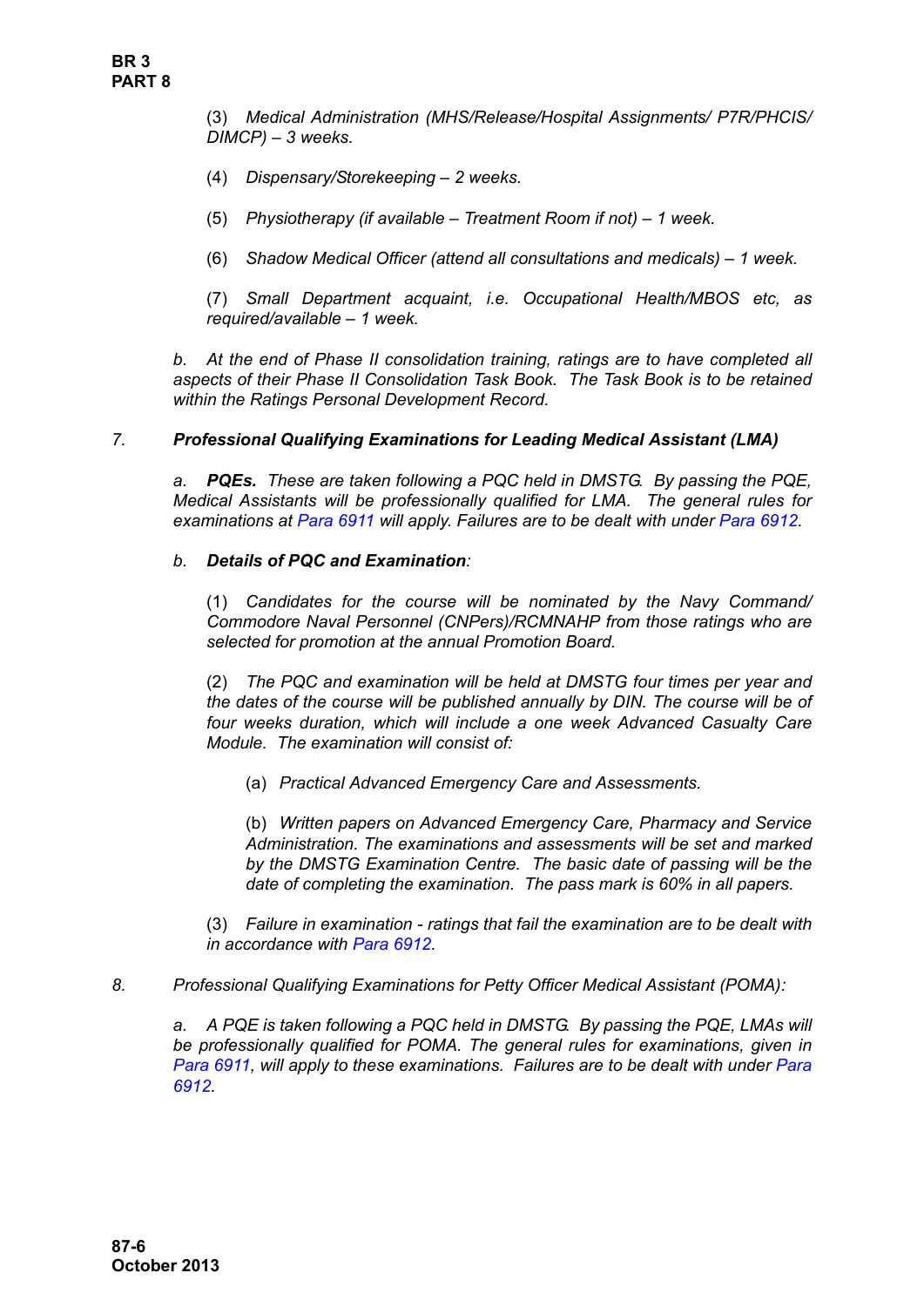*b. Details of PQC and Examination:*

(1) *Candidates for the course will be nominated and assigned by RCMNAHP from those selected at an annual Promotion Board.*

(2) *The PQC and Examination will be held at DMSTG and the dates of the course will be published annually by DIN. The course will be of three weeks' duration.*

(3) *The final examination will consist of practical assessment and a written paper covering professional and naval general knowledge, Pharmacy, Service Administration and First Aid. The examination will be set and marked by the DMSTG examination centre. The basic date of passing will be the date of the examination. Candidates are required to pass the practical assessment and obtain 70% to qualify.*

(4) *Ratings who fail the examination are to be dealt with in accordance with Para 6912.*

## <span id="page-6-0"></span>*9. Medical Assistant (Submarines) (MASM):*

*a. Advancement to Acting LMA on Completion of MASM1 Training. Those selected to be MASMs, either by direct entry or transfer from within the MA branch, will be advanced to ALMA on completion of the MASM1 training phase (i.e. MA, MASM1, SMQ and completion of Task Book) assuming completion of all service requirements for advancement. This training, and subsequent advancement, will attract a standard return of service (ROS) in the submarine programme of three years from the date of advancement. Completion of the MASM1 Task Book is to be achieved within six months of the first sea-going assignment (Medical Branch Manager will review cases of ratings who fail to complete the Task Book within the designated period; administrative action considered may include reversion). Formalising completion of the MASM1 Task Book ensures that prerequisite knowledge and experience is achieved within a reasonable timeframe in support of operational effectiveness. This training, and subsequent advancement, will attract a standard ROS in the submarine programme of three years from the date of advancement. The effective date of advancement will be the qualification date as a MASM1. Confirmation as a LMA will occur on successful completion of the LRLC and PQC and Examination for Leading Medical Assistant, with completion of the Advanced Casualty Care Module. These requirements should be satisfied within 12 months of advancement to ALMA. The Medical Branch Manager will review the cases of ratings who fail to complete the necessary training or meet the required standards within the designated period; administrative action considered may include reversion*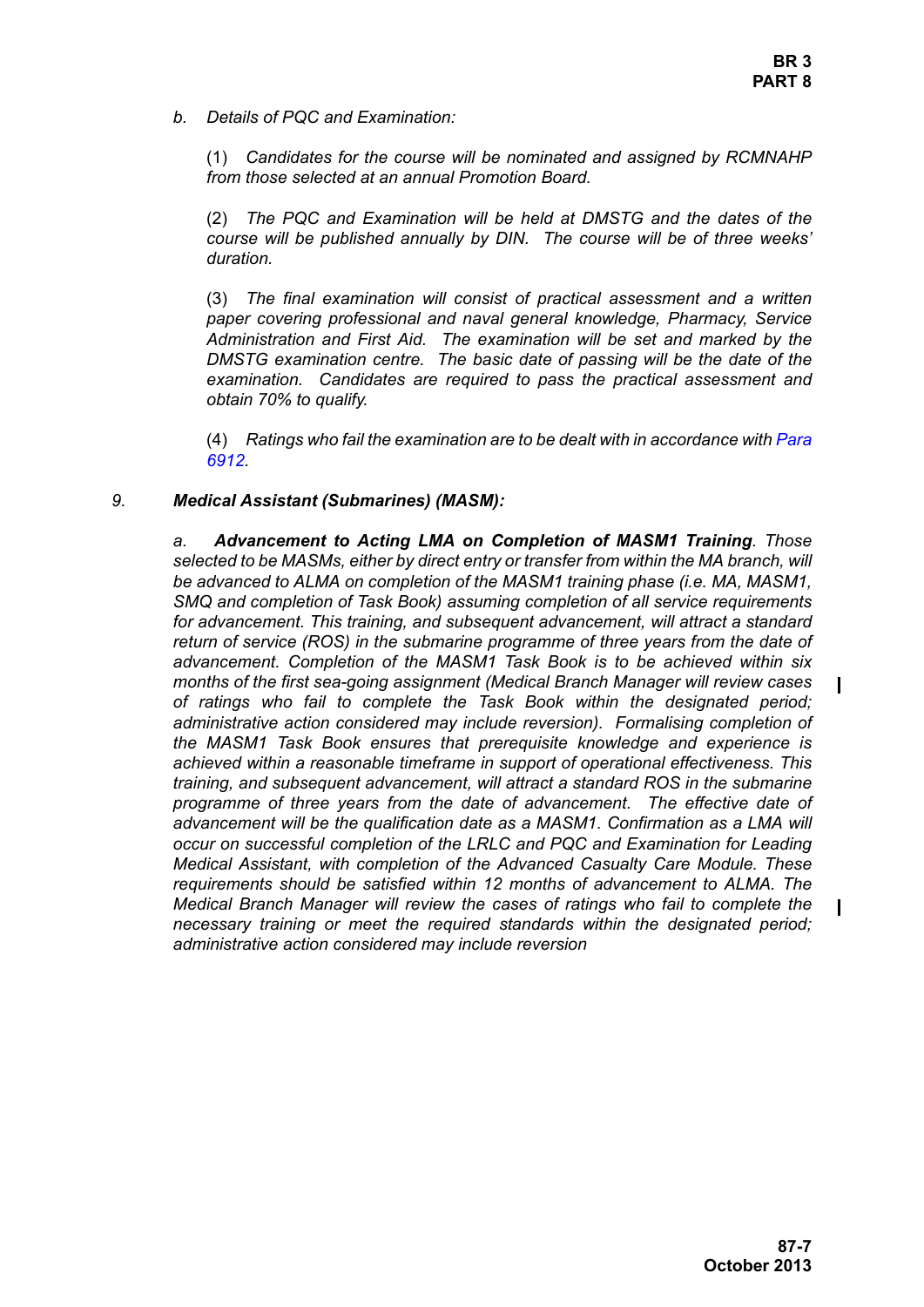*b. Advancement to Acting POMA on Completion of MASM2 Training. Only substantive LMAs will be eligible for progression to MASM2. A formal recommendation from a sea-going assignment is required prior to selection and progression to MASM2 training. This should take the form of an appraisal report and should be submitted via HMS SULTAN NDINM1; this will be used to assess the competency and efficiency of the rating at MASM1 prior to progression to MASM2. On completion of the MASM2 course, all ratings will be advanced to APOMA ensuring that their subsequent sea assignment as a MASM2 will be as a POMA, assuming completion of all service requirements for advancement. This training and subsequent advancement will attract a further ROS in the submarine programme of three years from the date of advancement. The effective date of advancement will be the completion date of the MASM2 course. Confirmation as a POMA will be subject to successful completion of the SRLC and PQC/Examination for Medical Branch Senior Rating within 12 months of the award of the acting higher rate. The Medical Branch Manager will review the cases of ratings who fail to complete the necessary training or meet the required standards within the designated period; administrative action considered may include reversion.*

# *10. Medical Assistant (Operating Department Practitioner) (ODP):*

a. Promotion for MA (ODP) will follow the Promotion Flowchart described in [Para](#page-1-0) *[8701.](#page-1-0)*

*b. A three year ROS as a registered practising ODP is required on completion of professional training.*

*c. All MA (ODP) are to maintain their registration at all times even when assigned out of the Operating Department in accordance with Health and Care Professions Council (HCPC).*

# *11. Medical Assistant (Pharmacy Dispenser) (PD):*

a. Promotion for MA(PD) will follow the Promotional Flowchart described in [Para](#page-1-0) *[8701.](#page-1-0)*

*b. A three year ROS is required on completion of the NVQ Level 3 course.*

*c. MA(PD)s of all rates must maintain registration with the General Pharmaceutical Council.*

### <span id="page-7-1"></span><span id="page-7-0"></span>*12. Royal Marine Medical Assistant (RMMA):*

a. Promotion for RMMA will follow the Promotional Flowchart described in [Para](#page-1-0) *[8701;](#page-1-0) with the exception that the requirement to be in date RNFT should be replaced by being in date for BFT (Battle Fitness Test) and completion of JCC/SCC is required in lieu of LRLC/SRLC. Additionally, promotion from OR7 (CSgt) RMMA to OR9 (WO1) will be in accordance with RM Aircrew procedures i.e. on selection to WO1 the individual must attend Advanced Command Course (WO2 course) and WO1 course.* 

*b. RMs transferring SQ to RMMA will retain their RM seniority date on qualifying as an MA but must achieve a minimum of 18 months' seniority as a MA1, 12 months prior to CPD as a Pre-Selection requirement for LMA.*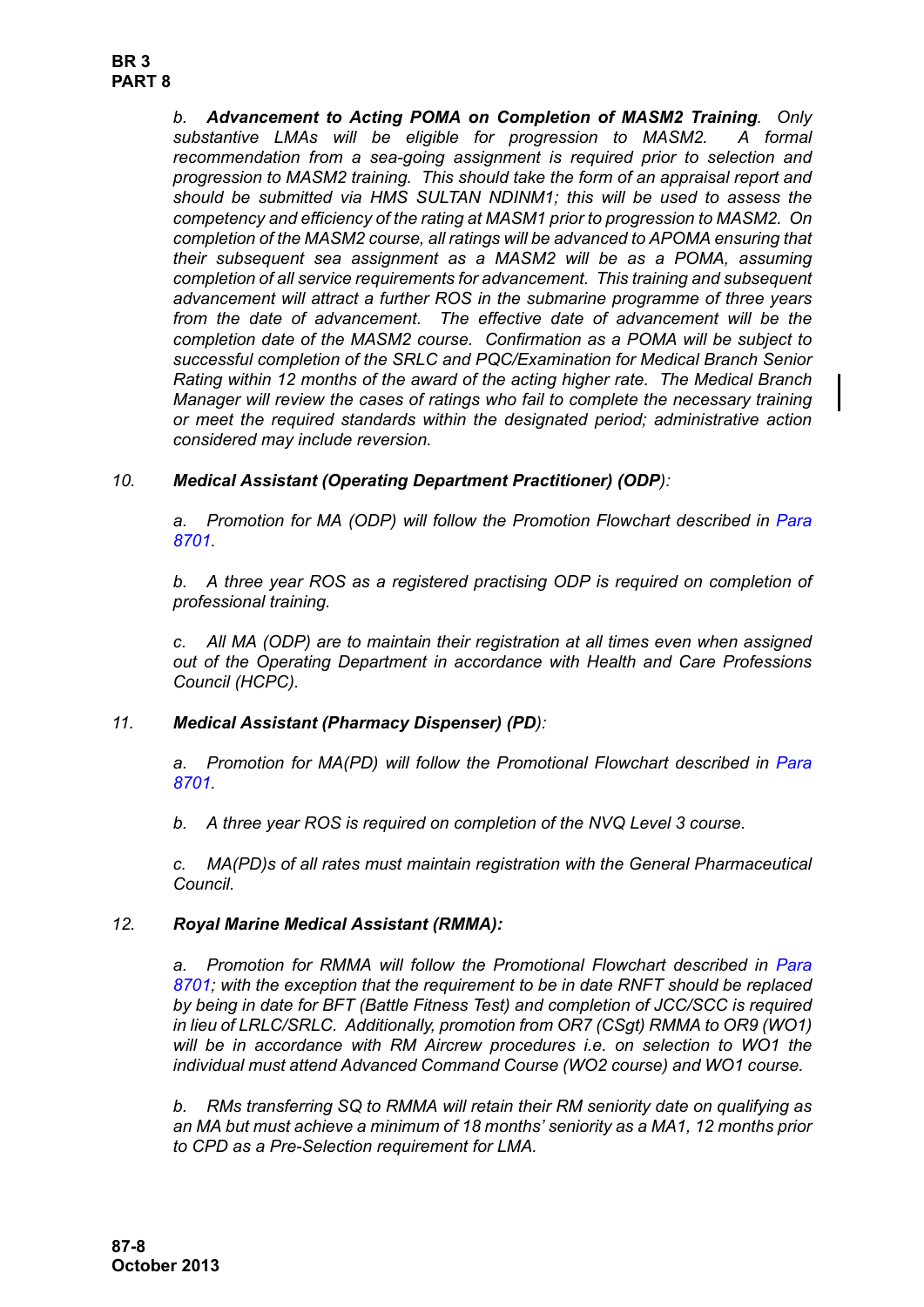<span id="page-8-0"></span>*13. Recommendation. Awarded 'Exceptional', 'High' or 'Yes' recommendation for 'Promotion - 1 Rank Up' on SJAR by final RO. Where an otherwise fully eligible candidate has received an SJAR assessment of 'Insufficient Knowledge' at last report, presentation before the next Board will be determined by the Promotion Section using the previous report recommendation.* 

<span id="page-8-1"></span>*14. RNFT (at CRD). Ratings are to be in date RNFT or in possession of either a permanent medical exemption as issued by a Naval Service Medical Board of Survey (NSMBOS) or temporary exemption (as issued by the Commanding Officer) on the appropriate CRD. See Para 6720. See [Note 12](#page-7-0) [sub para a](#page-7-1) for RMMA.*

<span id="page-8-2"></span>*15. RNFT (at CPD). Ratings are to be in date RNFT or in possession of either a permanent medical exemption as issued by a NSMBOS or temporary exemption (as issued by the Commanding Officer) on the appropriate CPD (or later) or on advancement. See [Note 12](#page-7-0) [sub para a](#page-7-1) for RMMA.*

*16. Failure to complete Professional and/or Leadership Course. Refer to Para 6716 for rules on the impact on a rating's promotion if he/she fails to complete PQC and/or LRLC/ SRLC before CPD or within 12 months of CPD as a result of service reasons, non-service reasons (outwith control) or non-service reasons (within control). See Para 6720.*

## *17. Rolling OPS.*

*a. It is recognised that occasionally there may be factors beyond the control of the individual, such as prolonged Op tour, Maternity Leave, etc, which preclude them from completing the OPS check in which case an extension to the period in which to satisfy the check, or in exceptional circumstances a full waiver, may be requested. Applications for extensions or waivers will be dealt with on a case by case basis and should be made in writing by the individual's Divisional Officer or Divisional Senior Rate to the Head of Training Division, INM Alverstoke, FAO Warrant Officer (Training) (WO(T)).* 

*b. An extension or Waiver Certificate may only be issued by WO(T) who will also record the fact on JPA. WO(T) will maintain a database of all waivers and extensions which will be forwarded to the Promotions Office before each board. Individuals can still be presented at Promotion Boards, but the waiver needs to be current and mention made of it in the appraisal report in the performance section. The Medical Branch Manager SO1 will be the final authority for any issues regarding eligibility for promotion.* 

*c. Failure to achieve the Rolling OPS Check within a 12 month period will be treated as a serious matter. Should a unit be unable to complete, then HTD INM should be engaged for advice at the earliest opportunity. Should an individual consistently fail to meet the required standards of knowledge and skill throughout the year then the Divisional system should be employed appropriately and consideration should be given to warning the rating for Discharge SHORE (Professional Inadequacy).*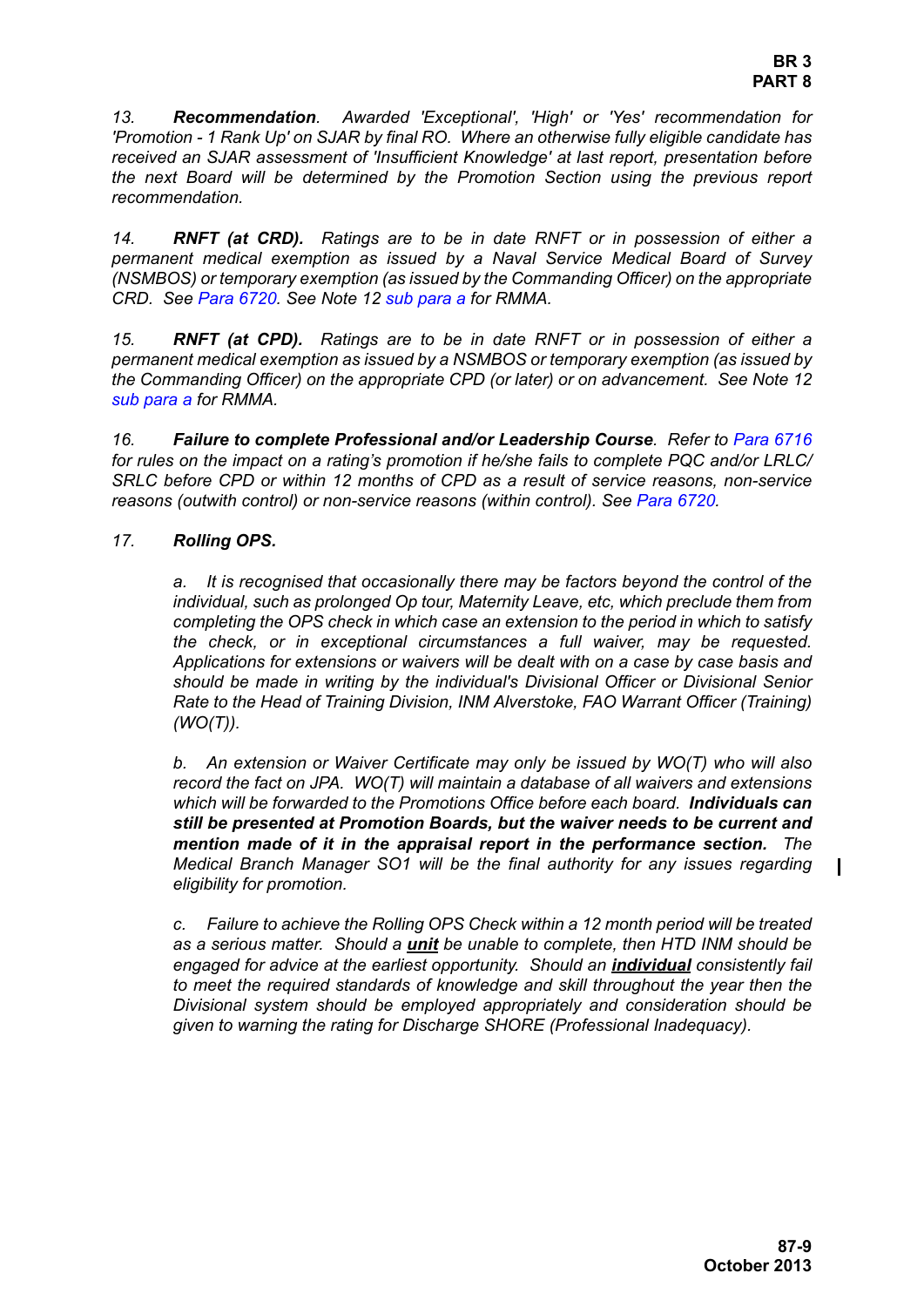## <span id="page-9-1"></span><span id="page-9-0"></span>**8702. Medical Technician Specialisation (Entry as Probationary Medical Technician) – Promotion Flowchart**

Entry: 17½ - 37 years (see [Note 1\)](#page-11-1)

## **PROBATIONARY MEDICAL TECHNICIAN**

- a. Enters HMS RALEIGH (Phase I training)
- b. Complete specialist professional course. (2)
- c. Graduate on completion of specialist professional course.

# **MEDICAL TECHNICIAN**

## **Leading Medical Technician – Advancement Criteria**

a. Seniority as Medical Technician to be date of completing specialist professional training.

b. Obtained recognition by appropriate civilian professional body.

c. Provide Commanding Officer with documentary evidence of relevant registration with civilian professional body.

d. Recommended for advancement.

e. In date Royal Naval Fitness Test (RNFT) or waiver obtained on advancement; recorded under JPA competency 'CMS|Fitness Test|Navy|'. (4)

- f. At least 6 months since last career check (if any) on advancement.
- g. Successfully complete a Level 2 First Aid course.

### Advanced to **ACTING LEADING MEDICAL TECHNICIAN**

a. Leading Rates Leadership Course (LRLC) completed and recorded as JPA competency 'Miscellaneous|Leading Rates Leadership Course (RNLA 102)|Navy|'. b. In date RNFT or waiver obtained on advancement; recorded under JPA competency 'CMS|Fitness Test|Navy|'. (4)

c. At least 6 months since last career check (if any) on advancement.

# Advanced to **LEADING MEDICAL TECHNICIAN**

# **Petty Officer Medical Technician – Advancement Criteria**

a. Two years' service as a Leading MT.

b. Provide Commanding Officer with documentary evidence of relevant registration with civilian professional body.

c. Recommended for advancement.

d. In date RNFT or waiver obtained on advancement; recorded under JPA competency 'CMS|Fitness Test|Navy|'. (4)

e. At least 6 months since career check (if any) on advancement.

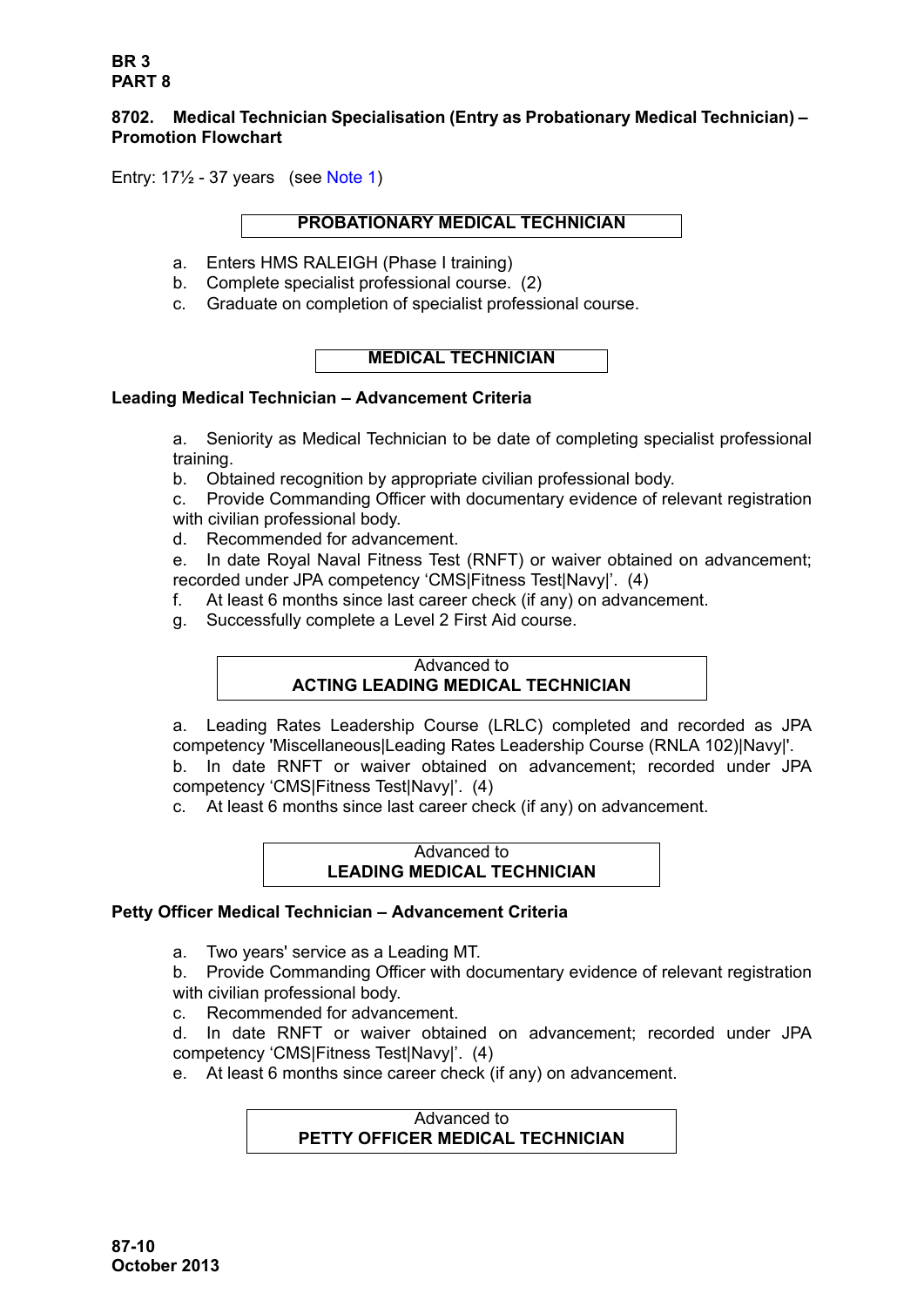**BR 3 PART 8**

#### **Chief Petty Officer Medical Technician – Advancement Criteria**

a. Two years' service as a POMT.

b. Senior Rates Leadership Course (SRLC) completed and recorded as JPA competency 'Miscellaneous|Senior Rates Leadership Course (RNLA 103)|Navy|'.

c. Recommended for advancement. (Para 6901)

d. Provide Commanding Officer with documentary evidence of relevant registration with civilian professional body.

e. In date RNFT or waiver obtained on advancement; recorded under JPA competency 'CMS|Fitness Test|Navy|'. (4)

f. At least 6 months since career check (if any) on advancement.



#### **Warrant Officer 2 Medical Technician – Pre-Selection Requirements**

a. Minimum of 3 years' seniority as a CPOMT 12 months prior to the Common Promotion Date (CPD) (Para 6703 b sub para (3)).

b. Serving on FC/OE1 or EC/2OE that expires after the nominated CPD. (Para 6703 b sub para  $(7)$ )

c. To be educationally qualified for promotion (EFP) in accordance with [Para 9642.](#page-35-0) Must have achieved minimum Level 2 Functional Skills (or equivalent) in English and Mathematics and the appropriate competence recorded on JPA.

d. Recommended for promotion on Appraisal Report at Common Reporting Date (CRD).

e. In date RNFT or waiver obtained at CRD; recorded as JPA competency 'CMS|Fitness Test|Navy'. (3)

#### **Warrant Officer 2 Medical Technician – Pre-Promotion Requirements**

f. Provide Commanding Officer with documentary evidence of relevant registration with civilian professional body.

g. In date RNFT or waiver obtained at nominated CPD (or when eligible for promotion (if later)); recorded as JPA competency 'CMS|Fitness Test|Navy|'. (4)

h. At least 6 months since last career check (if any) on nominated CPD or date due promotion (if later).

> Promoted to **WARRANT OFFICER 2 MEDICAL TECHNICIAN**

#### **Warrant Officer 1 Medical Technician – Pre-Selection Requirements**

a. Minimum of 3 years' seniority as a WO2MT 12 months prior to the CPD.

b. To be EFP in accordance with [Para 9642.](#page-35-0) Must have achieved minimum Level 2 Functional Skills (or equivalent) in English and Mathematics and the appropriate competence recorded on JPA.

c. Serving on FC/OE1 or EC/2OE that expires after the nominated CPD.

d. Recommended for promotion on Appraisal Report at CRD.

e. In date RNFT or waiver obtained at CRD; recorded as JPA competency 'CMS|Fitness Test|Navy|'. (3)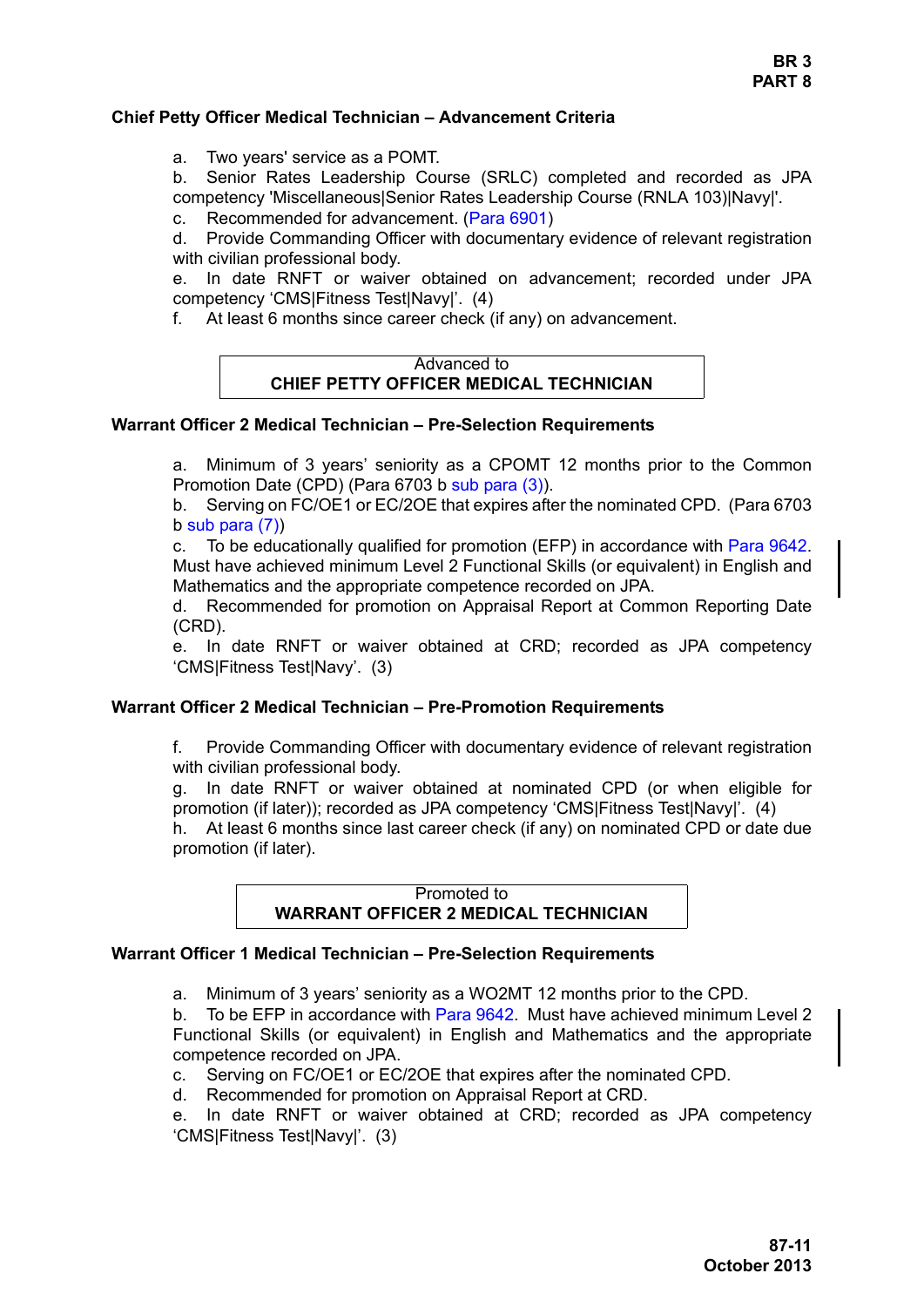## **Warrant Officer 1 Medical Technician – Pre-Promotion Requirements**

f. Provide Commanding Officer with documentary evidence of relevant registration with civilian professional body.

g. In date RNFT or waiver obtained at nominated CPD (or when eligible for promotion (if later)); recorded as JPA competency 'CMS|Fitness Test|Navy|'. (4) h. At least 6 months since last career check (if any) on nominated CPD or date due promotion (if later).

> Promoted to **WARRANT OFFICER 1 MEDICAL TECHNICIAN**

### *Notes:*

- <span id="page-11-1"></span>*1. Candidates must fulfil the following conditions to become eligible for entry:*
	- a. Be between 17½ and 37 years of age.

*b. Meet the Minimum Educational Requirements. These are subject to change and definitive advice should be sought from the Medical Branch Manager.*

- *c. Meet the specific requirements of the relevant academic establishment.*
- *d. Pass an Interview Board.*

*Candidates accepted for entry will join as Probationary Medical Technicians.*

*2. Training. All entrants will undergo eight weeks Phase I Training at HMS RALEIGH, on successful completion of which candidates will commence a professional course of Medical Technician training in the specialisation for which he/she has been selected. Candidates who fail the specialist professional course will be offered branch transfer, if possible and recommended, or discharged SHORE.* 

*3. RNFT (at CRD). Ratings are to be in date RNFT or in possession of either a permanent medical exemption as issued by a Naval Service Medical Board of Survey (NSMBOS) or temporary exemption (as issued by the Commanding Officer) on the appropriate CRD. See Para 6720.*

*4. RNFT (at CPD). Ratings are to be in date RNFT or in possession of either a permanent medical exemption as issued by a NSMBOS or temporary exemption (as issued by the Commanding Officer) on the appropriate CPD (or later) or on advancement. See Para 6720.*

### <span id="page-11-0"></span>**8703. Medical Technician Specialisation (Direct Entry) – Promotion Flowchart**

a. Entry upper age limit - 37 years of age.

b. Provide documentary proof of passing the appropriate civilian professional examination.

c. Provide Commanding Officer with documentary evidence of continuing registration with the relevant civilian professional body.

- d. Pass Interview Board.
- e. Entered at HMS RALEIGH for Phase I training.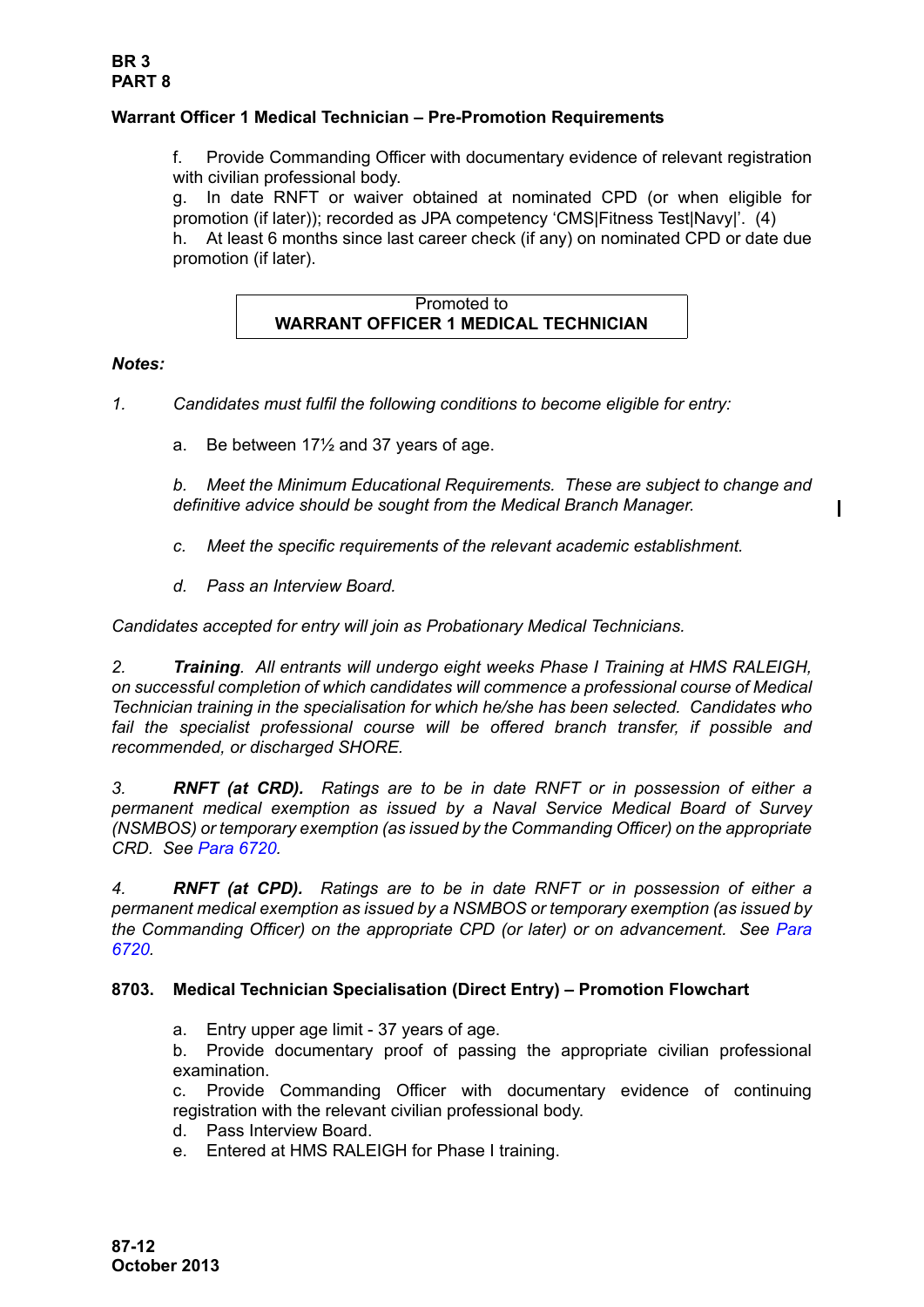#### **MEDICAL TECHNICIAN**

#### **Leading Medical Technician – Advancement Criteria**

a. Complete Phase I Training at HMS RALEIGH.

b. Seniority as Acting Leading Medical Technician to be the date of completing Phase I Training.

c. Recommended for advancement.

d. Provide Commanding Officer with documentary evidence of continuing registration with the relevant civilian professional body.

e. In date Royal Naval Fitness Test (RNFT) or waiver obtained on advancement; recorded under JPA competency 'CMS|Fitness Test|Navy|'.

f. Successfully complete a Level 2 First Aid course.

g. At least 6 months since career check (if any) on advancement.

## Advanced to **ACTING LEADING MEDICAL TECHNICIAN**

a. Leading Rates Leadership Course (LRLC) completed and recorded as JPA competency 'Miscellaneous|Leading Rates Leadership Course (RNLA 102)|Navy|'. b. In date RNFT or waiver obtained on advancement; recorded under JPA competency 'CMS|Fitness Test|Navy|'.

c. At least 6 months since career check (if any) on advancement.

## Advanced to **LEADING MEDICAL TECHNICIAN**

[Then as per [Para 8702\]](#page-9-1)

### <span id="page-12-0"></span>**8704. Medical Technician Specialisation (Sideways Entry) – Promotion Flowchart**

#### **Entry - Below Leading Hand**

- a. Educationally qualified as required for specialist training.
- b. Interview Board.
- c. Comply with current ROS requirement and other criteria (see [Note 1](#page-14-0))

#### **MEDICAL TECHNICIAN CANDIDATE**

- a. Successfully complete specialist professional training. (2)
- b. Obtain recognition by appropriate civilian professional body.

c. Provide Commanding Officer with documentary evidence of registration with the relevant civilian professional body. (4)

- d. Recommended for advancement.
- e. In date Royal Naval Fitness Test (RNFT) or waiver obtained on advancement; recorded under JPA competency 'CMS|Fitness Test|Navy|' (5)
- f. At least 6 months since career check (if any) on advancement.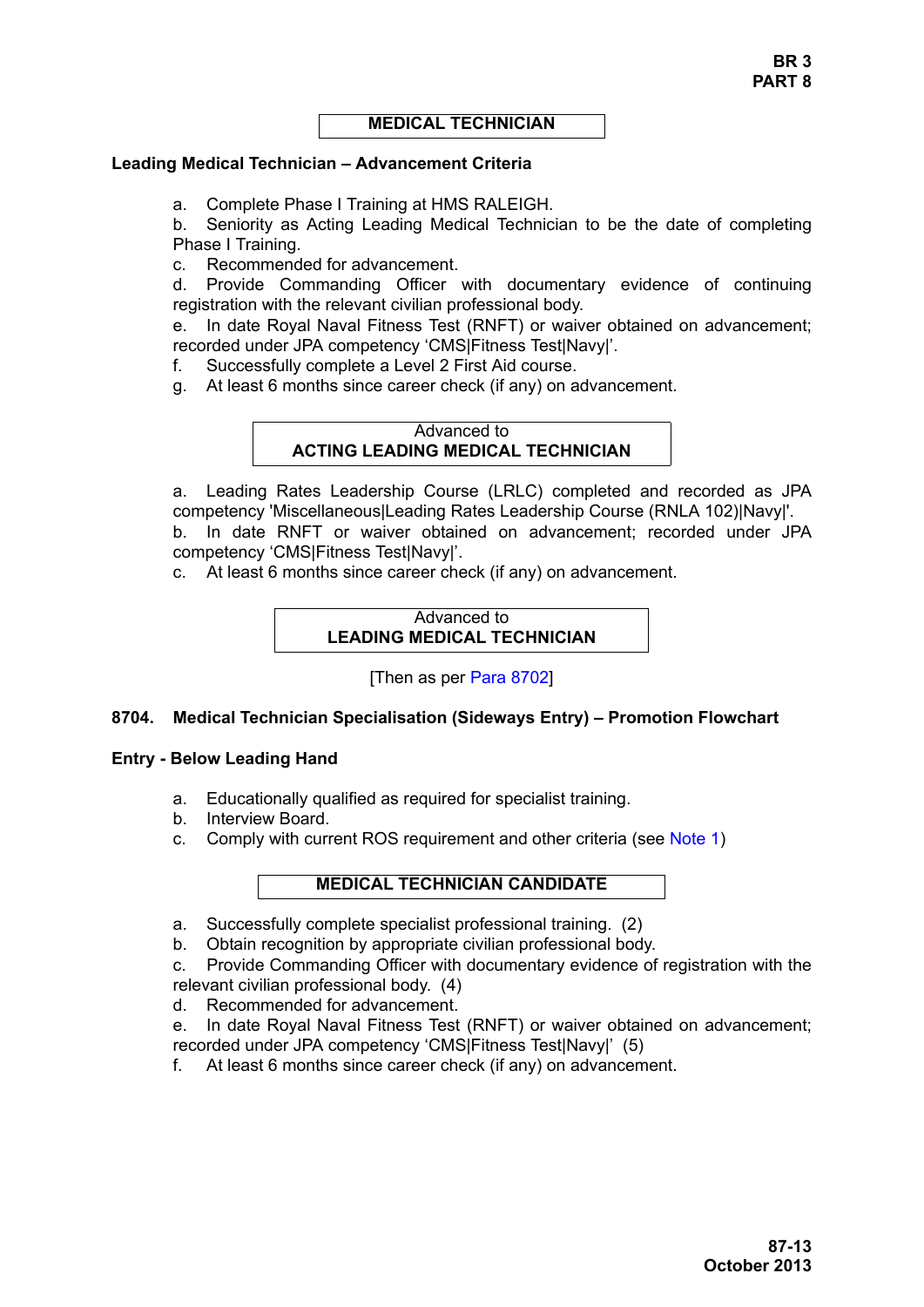## Advanced to **ACTING LEADING MEDICAL TECHNICIAN**

a. Leading Rates Leadership Course (LRLC) completed and recorded as JPA competency 'Miscellaneous|Leading Rates Leadership Course (RNLA 102)|Navy|'. b. In date RNFT or waiver obtained on advancement; recorded under JPA

competency 'CMS|Fitness Test|Navy|'. (5)

c. At least 6 months since career check (if any) on advancement.

# Advanced to **LEADING MEDICAL TECHNICIAN**

[Then as per [Para 8702\]](#page-9-1)

# **Entry - Leading Hand level**

- a. Educationally qualified as required for specialist training.
- b. Interview Board.
- c. Comply with current ROS requirement and other criteria. (1)

# **MEDICAL TECHNICIAN CANDIDATE**

- a. Successfully complete specialist professional training. (2)
- b. Obtain recognition by appropriate civilian professional body.

c. Provide Commanding Officer with documentary evidence of registration with the relevant civilian professional body. (4)

d. In date RNFT or waiver obtained on advancement; recorded under JPA competency 'CMS|Fitness Test|Navy|'. (5)

e. At least 6 months since career check (if any) on advancement.

# Advanced to **LEADING MEDICAL TECHNICIAN**

[Then as per [Para 8702\]](#page-9-1)

# **Entry - Petty Officer level**

- a. Educationally qualified as required for specialist training.
- b. Interview Board.
- c. Comply with current ROS requirement and other criteria. (1)

# **MEDICAL TECHNICIAN CANDIDATE**

- a. Successfully complete specialist professional training. (2)
- b. Obtain recognition by appropriate civilian professional body.
- c. Provide documentary evidence of registration with a civilian professional body. (4)

d. In date RNFT or waiver obtained on advancement; recorded under JPA competency 'CMS|Fitness Test|Navy|'. (5)

e. At least 6 months since career check (if any) on advancement.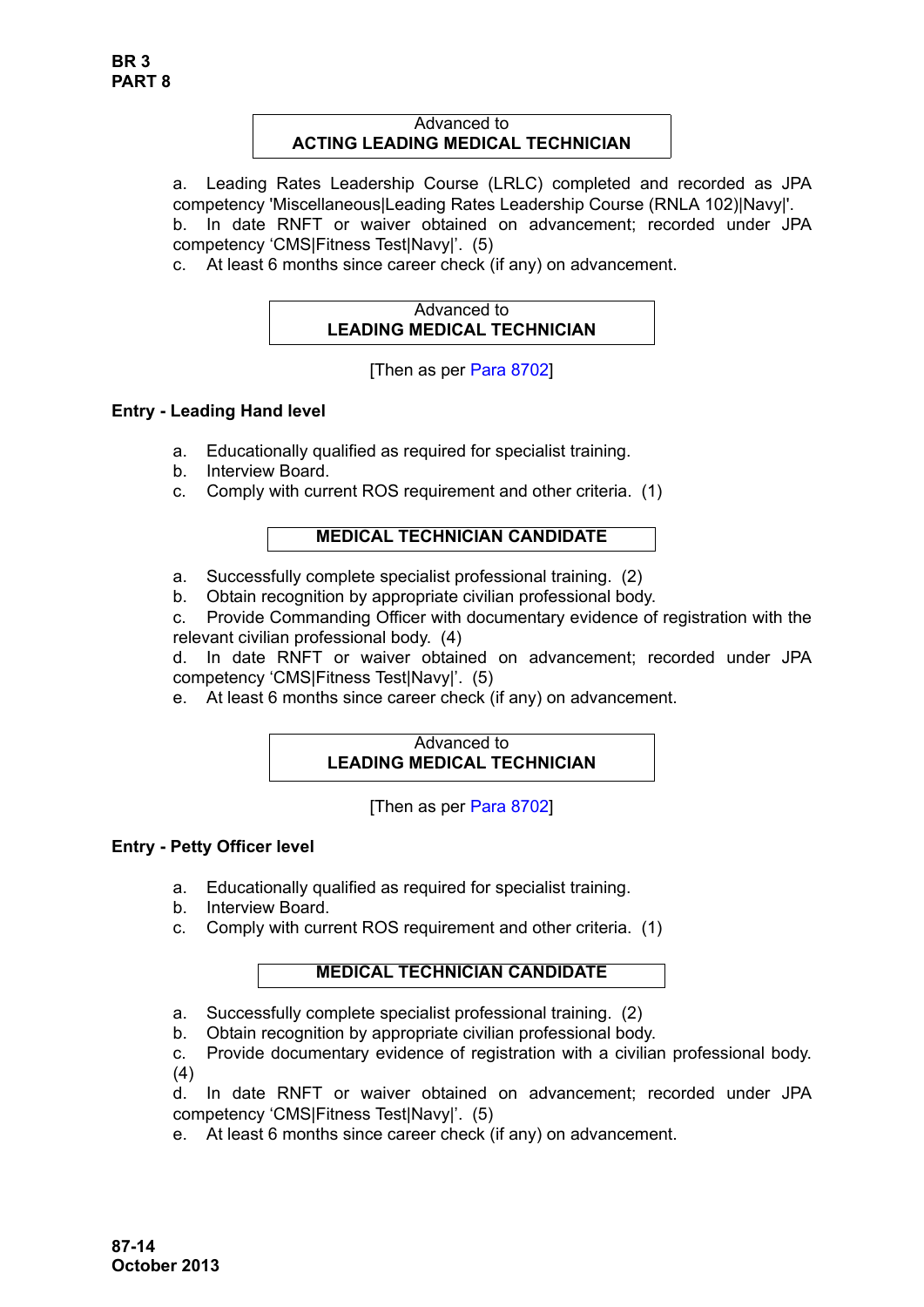### Advanced to **PETTY OFFICER MEDICAL TECHNICIAN**

[Then as at [Para 8702](#page-9-1)]

### *Notes:*

## <span id="page-14-0"></span>*1. Internal recruitment of Medical Technicians:*

*a. RN and QARNNS ratings may apply when volunteers are called for by the Medical Branch Manager to be considered for any one of the following Medical Technician courses:*

- (1) *Medical Technician (Radiographer).*
- (2) *Medical Technician (Biomedical Scientist).*

*b. Applications for manning clearance should be made by signal to the Navy Command HQ (first line of text - for NAVY PERS PPLAN SWPR WO1) in accordance with current regulations. Manning clearance, if approved, will be valid for two years. If manning clearance is approved, applications and a copy of the manning clearance letter are to be forwarded to the Institute of Naval Medicine (for attention of HTD) together with full Service Documents and documentary evidence of academic attainments held by the applicant. Inter-Service transfers, however, are to be processed through CNR and applicant's units are advised to make preliminary enquiries of CNR regarding the possibility of release from the parent Service before applications are forwarded.*

*c. Applicants will be notified by INM whether they are eligible to appear before a Selection Board. If ineligible, they will be made aware of any further educational qualifications required. In addition, they will be advised whether vacancies exist in their preferred specialisation and, if not, whether vacancies exist in any of the other specialisations. It should be noted that vacancies are very limited and vary according to need. In addition, the entry standards are high and competition intense so applicants should be prepared to reconsider their initial preference.*

*d. Applicants will be eligible to appear before a Selection Board provided they fulfil the following conditions:*

- (1) *Be in possession of the necessary academic requirements.*
- (2) *Be recommended.*

*e. INM, in consultation with the Branch Manager, will convene Selection Boards as necessary and will inform Commanding Officers, copy to CNPers and CNR if appropriate.*

*f. Subject to confirmation of availability by CNPers (CNR for inter-Service transfers), selected candidates will be assigned to Joint Medical Command (JMC) for training. The rate in which inter-Service personnel transfer will be confirmed by CNR.*